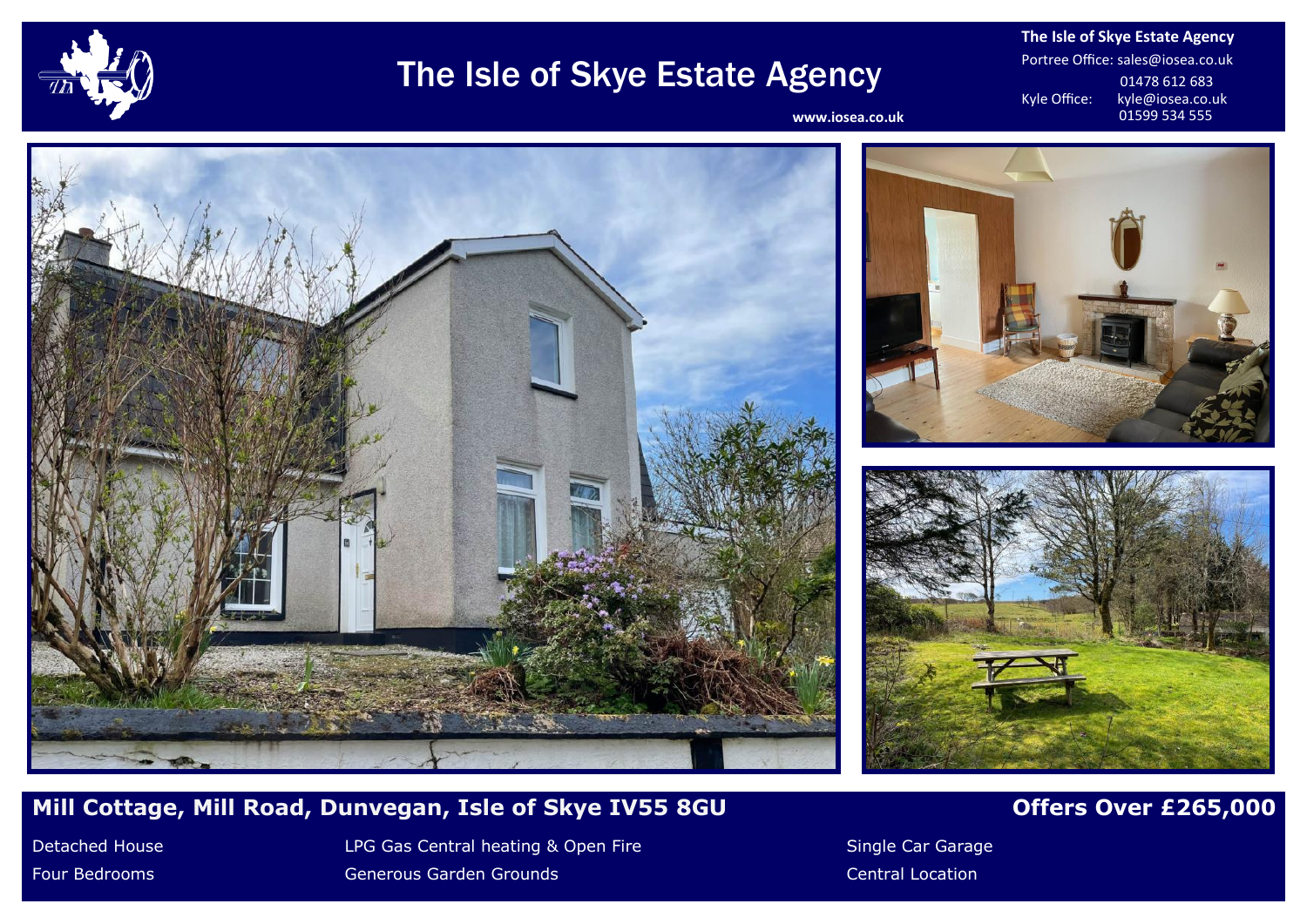### **Description:**

Mill Cottage is a spacious four bedroom detached property located in the popular village of Dunvegan in close proximity of all amenities and facilities the village has to offer.

Mill Cottage is an extended former croft house conveniently located within the village of Dunvegan affording views over the surrounding croft land to the rear. The property has been well maintained by the current owners offering flexible family accommodation with bright, well proportioned rooms presented in walk-in condition.

The spacious accommodation within is set out over two floors and comprises of entrance porch, hallway, lounge, dining room, kitchen, en-suite bedroom and garage on the ground floor with landing, sitting room, bathroom and three bedrooms located on the first floor. The property further benefits from UPVC double glazing, LPG gas central heating and ample built in storage throughout.

Externally, the property sits within well kept private garden grounds with private drive and parking available to the side of the property. The rear garden is mainly laid to lawn with several well established trees, shrubs and bushes.

Mill Cottage presents a wonderful opportunity to purchase a lovely home or holiday letting opportunity and must be viewed to appreciate what is on offer.











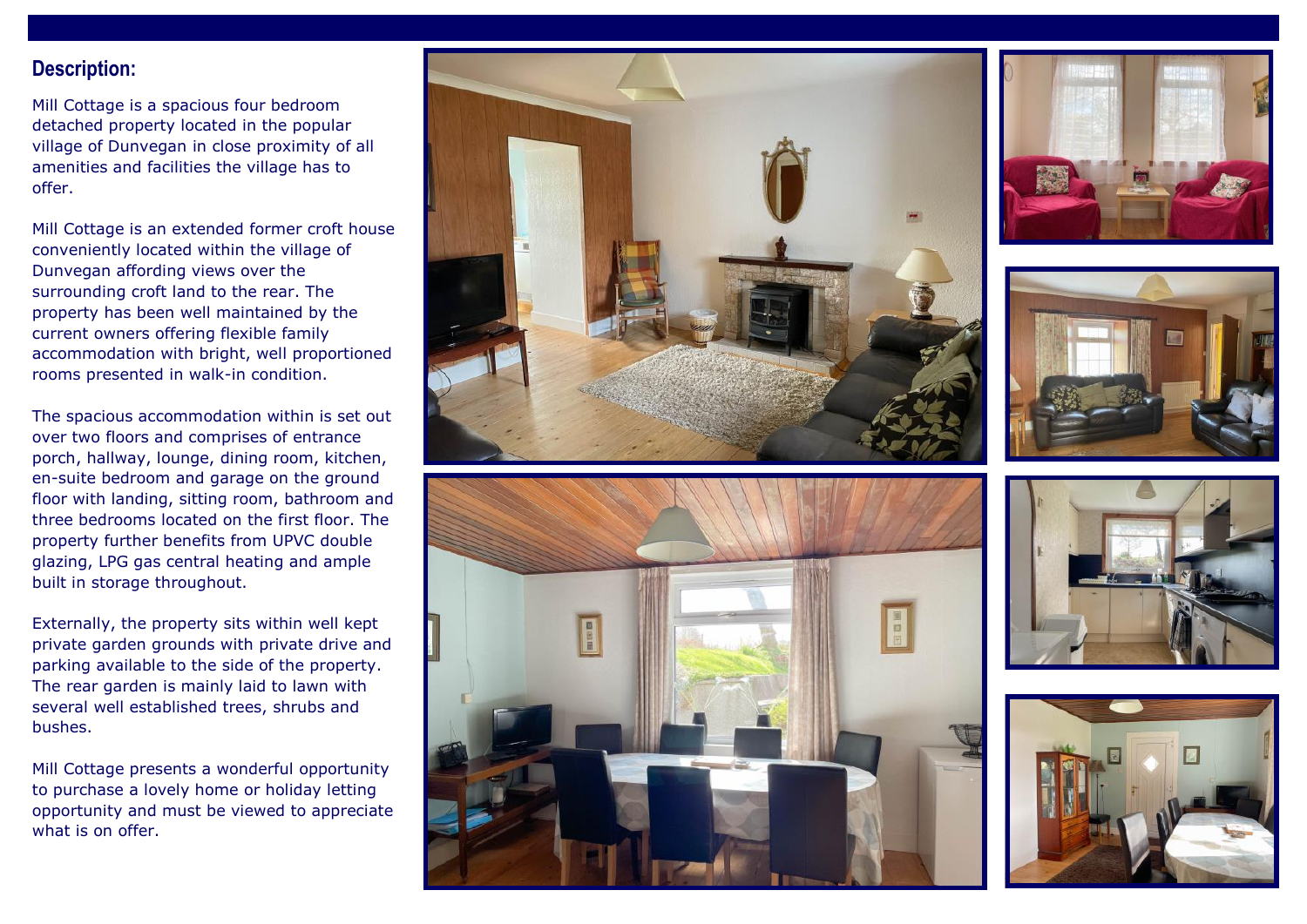## **Room sizes Ground Floor**

**Porch:** 3.23m x 2.61m (10'07" x 8'06") **Hall:** 5.07m x 1.15m (16'07" x 3'09") at max. Lounge:  $4.38m \times 3.83m (14'04'' \times 12'06'')$ **Dining Room:** 3.99m x 3.27m (13'01" x 10'08") **Kitchen:** 3.42m x 1.96m (11'02" x 6'05")

**Lounge** 3.58m x 6.04m (11'08" x 19'09").

**Rear Hall:** 1.77m x 1.12m (5'09" x 3'08")

**Bedroom One:** 4.06m x 3.03m (13'03" x 9'11") at max.

**En-Suite:** 2.90m x 1.18m (9'06" x 3'10") at max.

**Garage:** 6.27m x 4.09m (20'06" x 13'05") at max.

#### **Upper Floor**

**Landing:** 4.88m x 3.67m (15'11" x 12'00") at max.

**Sitting Room:** 4.88m x 4.03m (16'00" x 13'02")

**Bedroom Two:** 4.00m x 3.68m (13'01" x 12'00 ") at max.

**Bedroom Three:** 3.32m x 2.99m (10'10" x 9'09")

**Bedroom Four:** 3.24m x 2.96m (10'07" x 9'08") **Bathroom:** 2.10m x 1.69m (6'10" x 5'06")